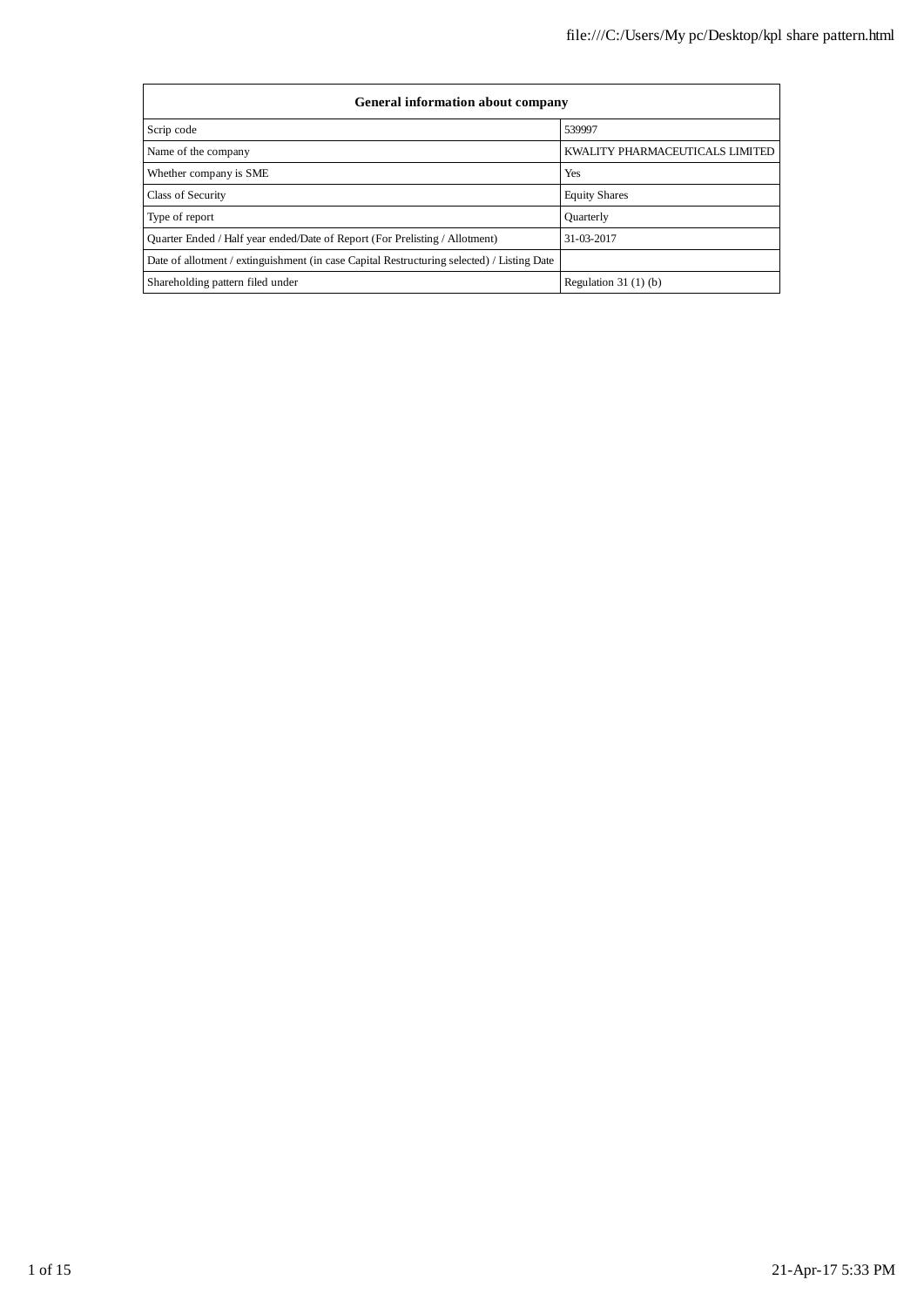| Sr. No. | Particular                                                                             | Yes/No         |
|---------|----------------------------------------------------------------------------------------|----------------|
|         | Whether the Listed Entity has issued any partly paid up shares?                        | N <sub>0</sub> |
|         | Whether the Listed Entity has issued any Convertible Securities?                       | No             |
| 3       | Whether the Listed Entity has issued any Warrants?                                     | No             |
| 4       | Whether the Listed Entity has any shares against which depository receipts are issued? | No.            |
|         | Whether the Listed Entity has any shares in locked-in?                                 | Yes            |
| 6       | Whether any shares held by promoters are pledge or otherwise encumbered?               | N <sub>0</sub> |
|         | Whether company has equity shares with differential voting rights?                     | No.            |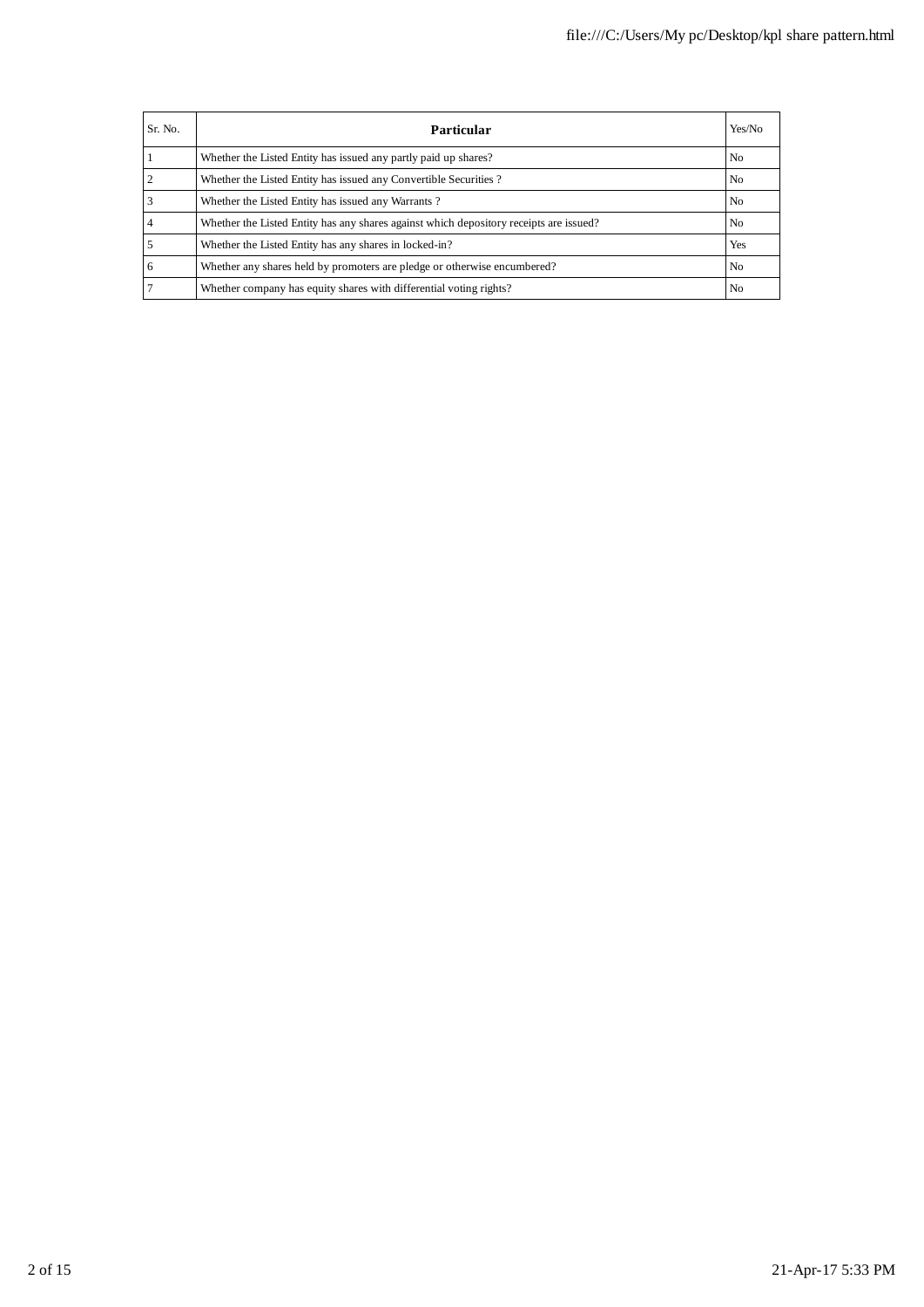|                          | Table I - Summary Statement holding of specified securities |                                  |                                   |                   |                                                                  |                                  |                                                                        |                                                                  |               |         |                     |
|--------------------------|-------------------------------------------------------------|----------------------------------|-----------------------------------|-------------------|------------------------------------------------------------------|----------------------------------|------------------------------------------------------------------------|------------------------------------------------------------------|---------------|---------|---------------------|
| Category<br>$($ $\Gamma$ |                                                             | No. of                           |                                   | No. Of<br>Partly  | No. Of<br>shares<br>underlying<br>Depository<br>Receipts<br>(VI) | Total nos.<br>shares held        | Shareholding as<br>a % of total no.<br>of shares                       | Number of Voting Rights held in each<br>class of securities (IX) |               |         |                     |
|                          | Category of<br>shareholder<br>(II)                          | Nos. Of<br>shareholders<br>(III) | fully paid<br>up equity<br>shares | paid-up<br>equity |                                                                  | $(VII) =$<br>$(IV)+(V)+$<br>(VI) | (calculated as<br>per SCRR,<br>1957) (VIII) As<br>a % of<br>$(A+B+C2)$ | No of Voting (XIV) Rights                                        |               |         | Total as a          |
|                          |                                                             |                                  | held (IV)                         | shares<br>held(V) |                                                                  |                                  |                                                                        | Class eg:<br>X                                                   | Class<br>eg:y | Total   | $%$ of<br>$(A+B+C)$ |
| (A)                      | Promoter &<br>Promoter<br>Group                             | 9                                | 2601420                           |                   |                                                                  | 2601420                          | 50.14                                                                  | 2601420                                                          |               | 2601420 | 50.14               |
| (B)                      | Public                                                      | 138                              | 2586679                           |                   |                                                                  | 2586679                          | 49.86                                                                  | 2586679                                                          |               | 2586679 | 49.86               |
| (C)                      | Non<br>Promoter-<br>Non Public                              |                                  |                                   |                   |                                                                  |                                  |                                                                        |                                                                  |               |         |                     |
| (C1)                     | <b>Shares</b><br>underlying<br><b>DRs</b>                   |                                  |                                   |                   |                                                                  |                                  |                                                                        |                                                                  |               |         |                     |
| (C2)                     | Shares held<br>by<br>Employee<br>Trusts                     |                                  |                                   |                   |                                                                  |                                  |                                                                        |                                                                  |               |         |                     |
|                          | Total                                                       | 147                              | 5188099                           |                   |                                                                  | 5188099                          | 100                                                                    | 5188099                                                          |               | 5188099 | 100                 |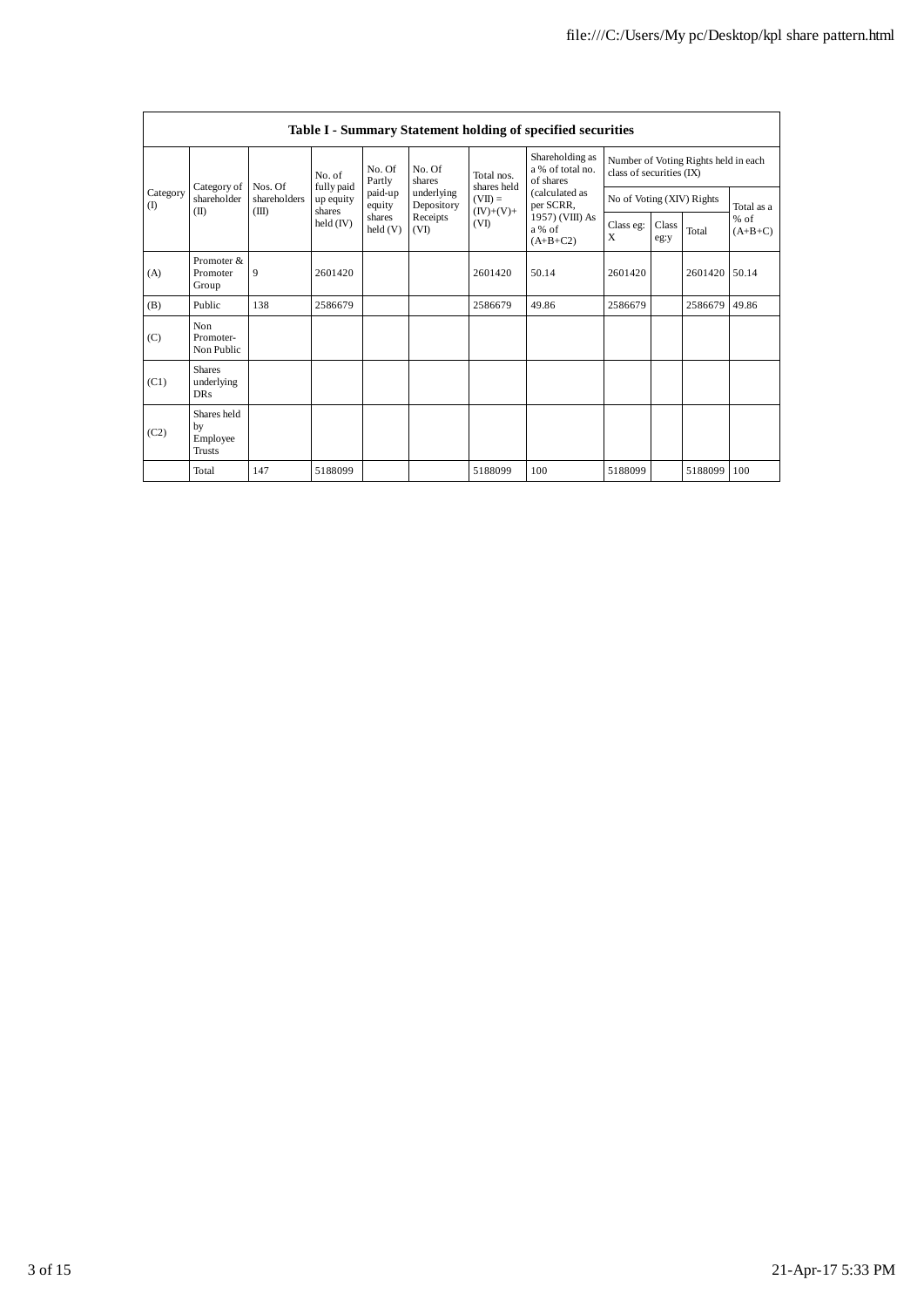| Table I - Summary Statement holding of specified securities |                                                |                                                                                                                                                   |             |                                                                                                                        |                                                                                                                                                                                                |                                        |                                                         |                                                                               |                                                    |                                       |
|-------------------------------------------------------------|------------------------------------------------|---------------------------------------------------------------------------------------------------------------------------------------------------|-------------|------------------------------------------------------------------------------------------------------------------------|------------------------------------------------------------------------------------------------------------------------------------------------------------------------------------------------|----------------------------------------|---------------------------------------------------------|-------------------------------------------------------------------------------|----------------------------------------------------|---------------------------------------|
| Category<br>(I)                                             | Category of<br>shareholder<br>(II)             | No. Of<br>No. of<br><b>Shares</b><br><b>Shares</b><br>Underlying<br>Outstanding<br>convertible<br><b>Warrants</b><br>securities<br>$(X_i)$<br>(X) | Underlying  | No. Of<br><b>Shares</b><br>Underlying<br>Outstanding<br>convertible<br>securities<br>and No. Of<br>Warrants<br>(Xi)(a) | Shareholding,<br>as a %<br>assuming full<br>conversion of<br>convertible<br>securities (as a<br>percentage of<br>diluted share<br>capital) $(XI)=$<br>$(VII)+(X)$ As a<br>$%$ of<br>$(A+B+C2)$ | Number of<br>Locked in shares<br>(XII) |                                                         | Number of<br><b>Shares</b><br>pledged or<br>otherwise<br>encumbered<br>(XIII) |                                                    | Number of<br>equity shares<br>held in |
|                                                             |                                                |                                                                                                                                                   | Outstanding |                                                                                                                        |                                                                                                                                                                                                | No. (a)                                | As a<br>$%$ of<br>total<br><b>Shares</b><br>held<br>(b) | N <sub>0</sub><br>(a)                                                         | As a %<br>of total<br><b>Shares</b><br>held<br>(b) | dematerialized<br>form (XIV)          |
| (A)                                                         | Promoter &<br>Promoter<br>Group                |                                                                                                                                                   |             |                                                                                                                        | 50.14                                                                                                                                                                                          | 2601420                                | 100                                                     |                                                                               |                                                    | 2508665                               |
| (B)                                                         | Public                                         |                                                                                                                                                   |             |                                                                                                                        | 49.86                                                                                                                                                                                          | 1206679                                | 46.65                                                   |                                                                               |                                                    | 2157399                               |
| (C)                                                         | Non<br>Promoter-<br>Non Public                 |                                                                                                                                                   |             |                                                                                                                        |                                                                                                                                                                                                |                                        |                                                         |                                                                               |                                                    |                                       |
| (C1)                                                        | <b>Shares</b><br>underlying<br><b>DRs</b>      |                                                                                                                                                   |             |                                                                                                                        |                                                                                                                                                                                                |                                        |                                                         |                                                                               |                                                    |                                       |
| (C2)                                                        | Shares held<br>by<br>Employee<br><b>Trusts</b> |                                                                                                                                                   |             |                                                                                                                        |                                                                                                                                                                                                |                                        |                                                         |                                                                               |                                                    |                                       |
|                                                             | Total                                          |                                                                                                                                                   |             |                                                                                                                        | 100                                                                                                                                                                                            | 3808099                                | 73.4                                                    |                                                                               |                                                    | 4666064                               |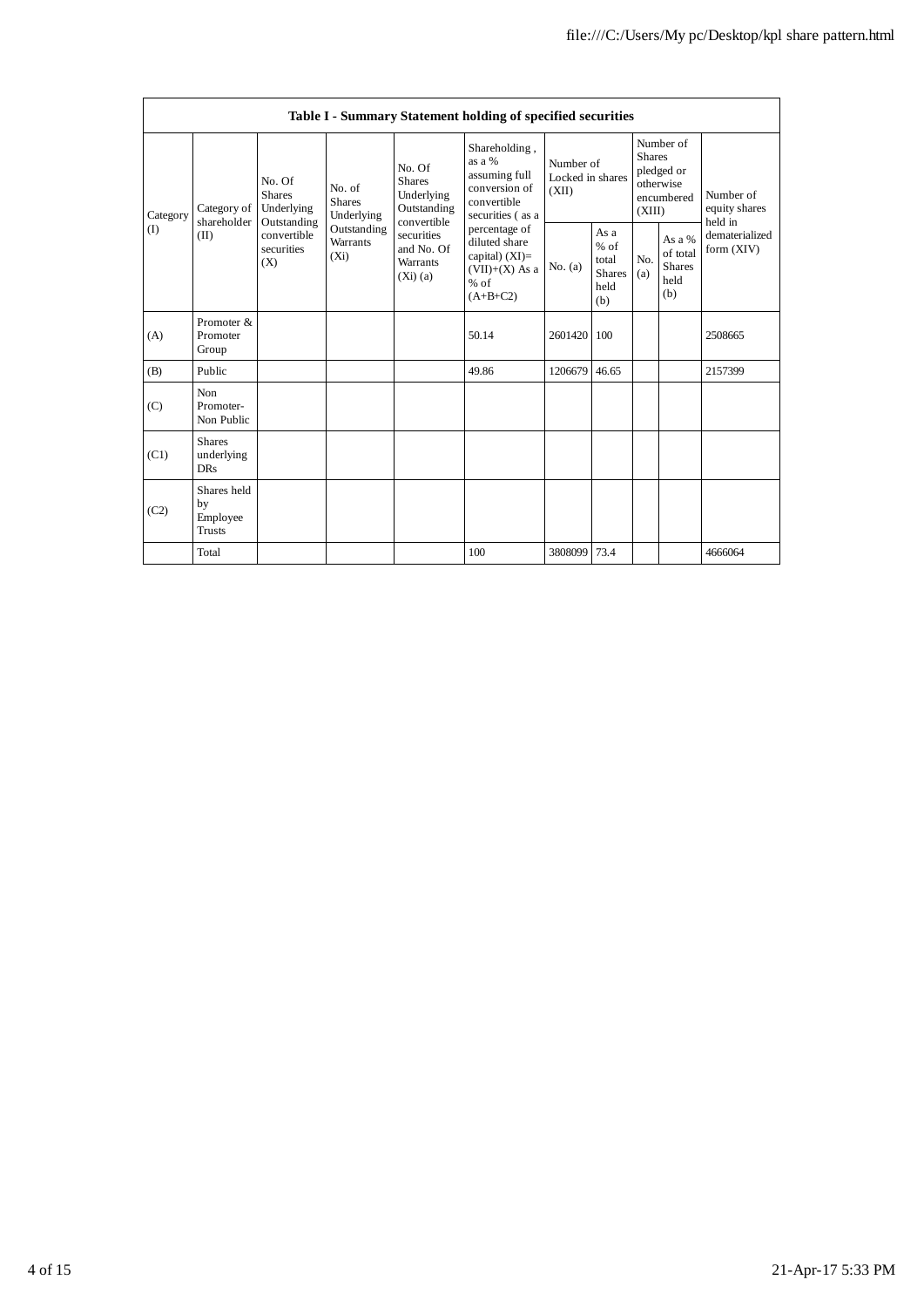|                                                                                             | Table II - Statement showing shareholding pattern of the Promoter and Promoter Group                                |                                  |                         |                             |                                                      |                                         |                                           |                               |       |                                 |                 |
|---------------------------------------------------------------------------------------------|---------------------------------------------------------------------------------------------------------------------|----------------------------------|-------------------------|-----------------------------|------------------------------------------------------|-----------------------------------------|-------------------------------------------|-------------------------------|-------|---------------------------------|-----------------|
|                                                                                             |                                                                                                                     |                                  | No. of                  | No. Of<br>Partly            | No. Of                                               | Total nos.                              | Shareholding<br>as a % of<br>total no. of | each class of securities (IX) |       | Number of Voting Rights held in |                 |
| Sr.                                                                                         | Category & Name<br>of the                                                                                           | Nos. Of<br>shareholders<br>(III) | fully paid<br>up equity | paid-up<br>equity<br>shares | shares<br>underlying<br>Depository                   | shares<br>held (VII)                    | shares<br>(calculated as                  | No of Voting (XIV) Rights     |       |                                 | Total<br>as a % |
|                                                                                             | Shareholders (I)                                                                                                    |                                  | shares<br>held $(IV)$   | held<br>(V)                 | Receipts<br>$(IV)+(V)+$<br>(VI)<br>(VI)<br>As a % of | per SCRR,<br>1957) (VIII)<br>$(A+B+C2)$ | Class eg:<br>Χ                            | Class<br>eg:y                 | Total | of<br>Total<br>Voting<br>rights |                 |
| А                                                                                           | Table II - Statement showing shareholding pattern of the Promoter and Promoter Group                                |                                  |                         |                             |                                                      |                                         |                                           |                               |       |                                 |                 |
| (1)                                                                                         | Indian                                                                                                              |                                  |                         |                             |                                                      |                                         |                                           |                               |       |                                 |                 |
| (a)                                                                                         | Individuals/Hindu<br>undivided Family                                                                               | $\mathbf{2}$                     | 2180822                 |                             |                                                      | 2180822                                 | 42.04                                     | 2180822                       |       | 2180822                         | 42.04           |
| (d)                                                                                         | Any Other<br>(specify)                                                                                              | $\tau$                           | 420598                  |                             |                                                      | 420598                                  | 8.11                                      | 420598                        |       | 420598                          | 8.11            |
| Sub-Total<br>(A)(1)                                                                         |                                                                                                                     | 9                                | 2601420                 |                             |                                                      | 2601420                                 | 50.14                                     | 2601420                       |       | 2601420 50.14                   |                 |
| (2)                                                                                         | Foreign                                                                                                             |                                  |                         |                             |                                                      |                                         |                                           |                               |       |                                 |                 |
| Total<br>Shareholding<br>of Promoter<br>and Promoter<br>Group<br>$(A)= (A)$<br>$(1)+(A)(2)$ |                                                                                                                     | 9                                | 2601420                 |                             |                                                      | 2601420                                 | 50.14                                     | 2601420                       |       | 2601420 50.14                   |                 |
| В                                                                                           | Table III - Statement showing shareholding pattern of the Public shareholder                                        |                                  |                         |                             |                                                      |                                         |                                           |                               |       |                                 |                 |
| (1)                                                                                         | Institutions                                                                                                        |                                  |                         |                             |                                                      |                                         |                                           |                               |       |                                 |                 |
| (3)                                                                                         | Non-institutions                                                                                                    |                                  |                         |                             |                                                      |                                         |                                           |                               |       |                                 |                 |
| (a(i))                                                                                      | Individuals -<br>i.Individual<br>shareholders<br>holding nominal<br>share capital up to<br>Rs. 2 lakhs.             | 101                              | 785898                  |                             |                                                      | 785898                                  | 15.15                                     | 785898                        |       | 785898                          | 15.15           |
| (a(ii))                                                                                     | Individuals - ii.<br>Individual<br>shareholders<br>holding nominal<br>share capital in<br>excess of Rs. 2<br>lakhs. | 24                               | 774046                  |                             |                                                      | 774046                                  | 14.92                                     | 774046                        |       | 774046                          | 14.92           |
| (e)                                                                                         | Any Other<br>(specify)                                                                                              | 13                               | 1026735                 |                             |                                                      | 1026735                                 | 19.79                                     | 1026735                       |       | 1026735                         | 19.79           |
| Sub-Total<br>(B)(3)                                                                         |                                                                                                                     | 138                              | 2586679                 |                             |                                                      | 2586679                                 | 49.86                                     | 2586679                       |       | 2586679 49.86                   |                 |
| <b>Total Public</b><br>Shareholding<br>$(B)= (B)$<br>$(1)+(B)$<br>$(2)+(B)(3)$              |                                                                                                                     | 138                              | 2586679                 |                             |                                                      | 2586679                                 | 49.86                                     | 2586679                       |       | 2586679 49.86                   |                 |
| $\mathsf{C}$                                                                                | Table IV - Statement showing shareholding pattern of the Non Promoter- Non Public shareholder                       |                                  |                         |                             |                                                      |                                         |                                           |                               |       |                                 |                 |
| Total (<br>$A+B+C2$ )                                                                       |                                                                                                                     | 147                              | 5188099                 |                             |                                                      | 5188099                                 | 100                                       | 5188099                       |       | 5188099                         | 100             |
| Total<br>$(A+B+C)$                                                                          |                                                                                                                     | 147                              | 5188099                 |                             |                                                      | 5188099                                 | 100                                       | 5188099                       |       | 5188099                         | 100             |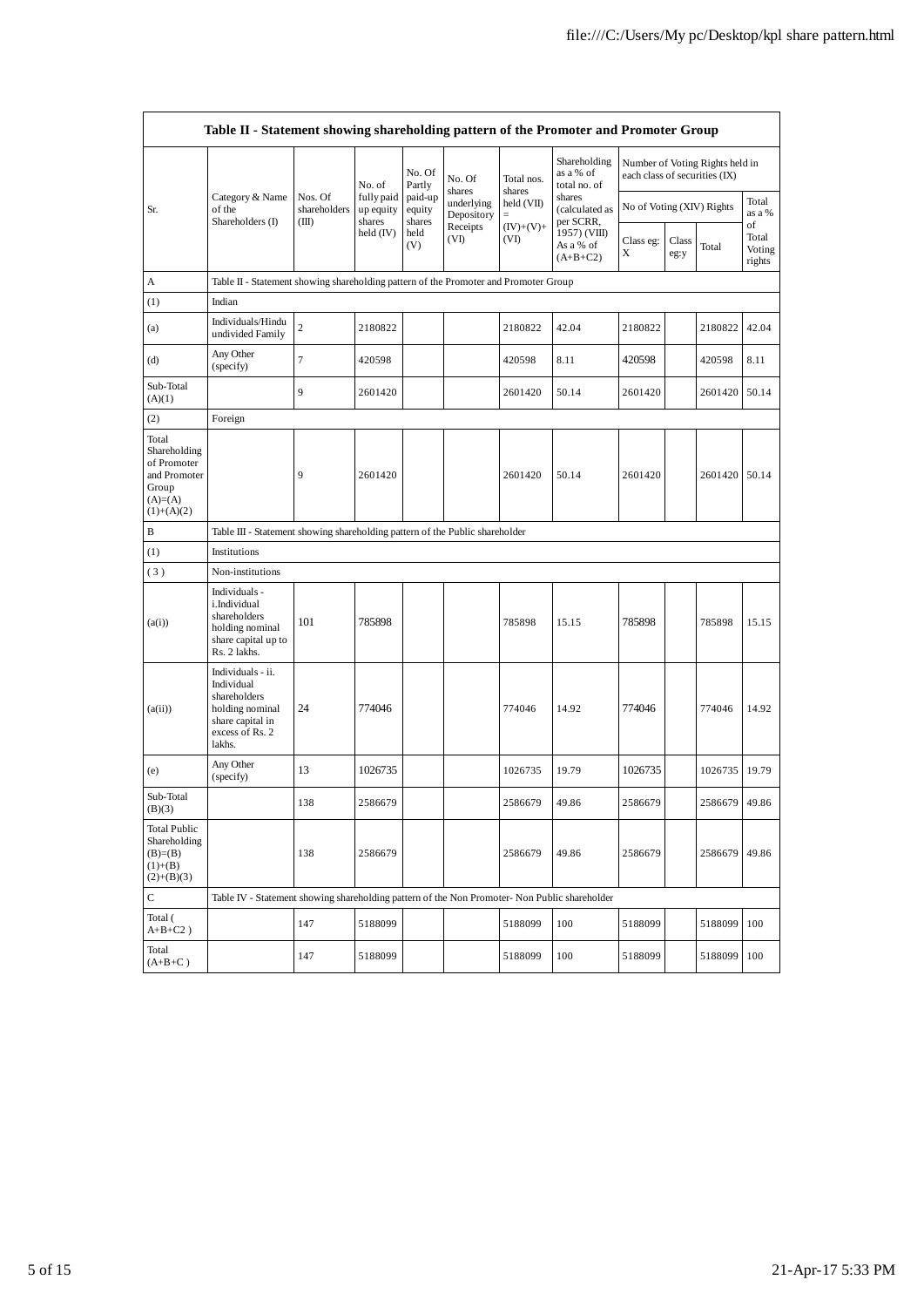| Table II - Statement showing shareholding pattern of the Promoter and Promoter Group       |                                                                                         |                                                                             |                                                           |                                                                                                                                                                                         |                                        |                                                    |                                                                               |                                                |                                       |
|--------------------------------------------------------------------------------------------|-----------------------------------------------------------------------------------------|-----------------------------------------------------------------------------|-----------------------------------------------------------|-----------------------------------------------------------------------------------------------------------------------------------------------------------------------------------------|----------------------------------------|----------------------------------------------------|-------------------------------------------------------------------------------|------------------------------------------------|---------------------------------------|
| Sr.                                                                                        | No. Of<br><b>Shares</b><br>Underlying<br>Outstanding<br>convertible<br>securities $(X)$ | No. of<br><b>Shares</b><br>Underlying<br>Outstanding<br>Warrants<br>$(X_i)$ | No. Of Shares<br>Underlying<br>Outstanding<br>convertible | Shareholding, as<br>a % assuming full<br>conversion of<br>convertible<br>securities (as a<br>percentage of<br>diluted share<br>capital) $(XI)$ =<br>$(VII)+(X)$ As a %<br>of $(A+B+C2)$ | Number of<br>Locked in shares<br>(XII) |                                                    | Number of<br><b>Shares</b><br>pledged or<br>otherwise<br>encumbered<br>(XIII) |                                                | Number of<br>equity shares<br>held in |
|                                                                                            |                                                                                         |                                                                             | securities and<br>No. Of<br>Warrants (Xi)<br>(a)          |                                                                                                                                                                                         | No. (a)                                | As a %<br>of total<br><b>Shares</b><br>held<br>(b) | No.<br>(a)                                                                    | As a %<br>of total<br><b>Shares</b><br>held(b) | dematerialized<br>form (XIV)          |
| А                                                                                          |                                                                                         |                                                                             |                                                           | Table II - Statement showing shareholding pattern of the Promoter and Promoter Group                                                                                                    |                                        |                                                    |                                                                               |                                                |                                       |
| (1)                                                                                        | Indian                                                                                  |                                                                             |                                                           |                                                                                                                                                                                         |                                        |                                                    |                                                                               |                                                |                                       |
| (a)                                                                                        |                                                                                         |                                                                             |                                                           | 42.04                                                                                                                                                                                   | 2180822                                | 100                                                |                                                                               |                                                | 2180822                               |
| (d)                                                                                        |                                                                                         |                                                                             |                                                           | 8.11                                                                                                                                                                                    | 420598                                 | 100                                                |                                                                               |                                                | 327843                                |
| Sub-Total<br>(A)(1)                                                                        |                                                                                         |                                                                             |                                                           | 50.14                                                                                                                                                                                   | 2601420                                | 100                                                |                                                                               |                                                | 2508665                               |
| (2)                                                                                        | Foreign                                                                                 |                                                                             |                                                           |                                                                                                                                                                                         |                                        |                                                    |                                                                               |                                                |                                       |
| Total<br>Shareholding<br>of Promoter<br>and Promoter<br>Group<br>$(A)=(A)$<br>$(1)+(A)(2)$ |                                                                                         |                                                                             |                                                           | 50.14                                                                                                                                                                                   | 2601420 100                            |                                                    |                                                                               |                                                | 2508665                               |
| B                                                                                          |                                                                                         |                                                                             |                                                           | Table III - Statement showing shareholding pattern of the Public shareholder                                                                                                            |                                        |                                                    |                                                                               |                                                |                                       |
| (1)                                                                                        | Institutions                                                                            |                                                                             |                                                           |                                                                                                                                                                                         |                                        |                                                    |                                                                               |                                                |                                       |
| (3)                                                                                        | Non-institutions                                                                        |                                                                             |                                                           |                                                                                                                                                                                         |                                        |                                                    |                                                                               |                                                |                                       |
| (a(i))                                                                                     |                                                                                         |                                                                             |                                                           | 15.15                                                                                                                                                                                   | 47898                                  | 6.09                                               |                                                                               |                                                | 753010                                |
| (a(ii))                                                                                    |                                                                                         |                                                                             |                                                           | 14.92                                                                                                                                                                                   | 468046                                 | 60.47                                              |                                                                               |                                                | 377654                                |
| (e)                                                                                        |                                                                                         |                                                                             |                                                           | 19.79                                                                                                                                                                                   | 690735                                 | 67.27                                              |                                                                               |                                                | 1026735                               |
| Sub-Total<br>(B)(3)                                                                        |                                                                                         |                                                                             |                                                           | 49.86                                                                                                                                                                                   | 1206679                                | 46.65                                              |                                                                               |                                                | 2157399                               |
| <b>Total Public</b><br>Shareholding<br>$(B)= (B)$<br>$(1)+(B)$<br>$(2)+(B)(3)$             |                                                                                         |                                                                             |                                                           | 49.86                                                                                                                                                                                   | 1206679                                | 46.65                                              |                                                                               |                                                | 2157399                               |
| $\mathsf{C}$                                                                               |                                                                                         |                                                                             |                                                           | Table IV - Statement showing shareholding pattern of the Non Promoter- Non Public shareholder                                                                                           |                                        |                                                    |                                                                               |                                                |                                       |
| Total (<br>$A+B+C2$ )                                                                      |                                                                                         |                                                                             |                                                           | 100                                                                                                                                                                                     | 3808099                                | 73.4                                               |                                                                               |                                                | 4666064                               |
| Total (A+B+C<br>$\lambda$                                                                  |                                                                                         |                                                                             |                                                           | 100                                                                                                                                                                                     | 3808099                                | 73.4                                               |                                                                               |                                                | 4666064                               |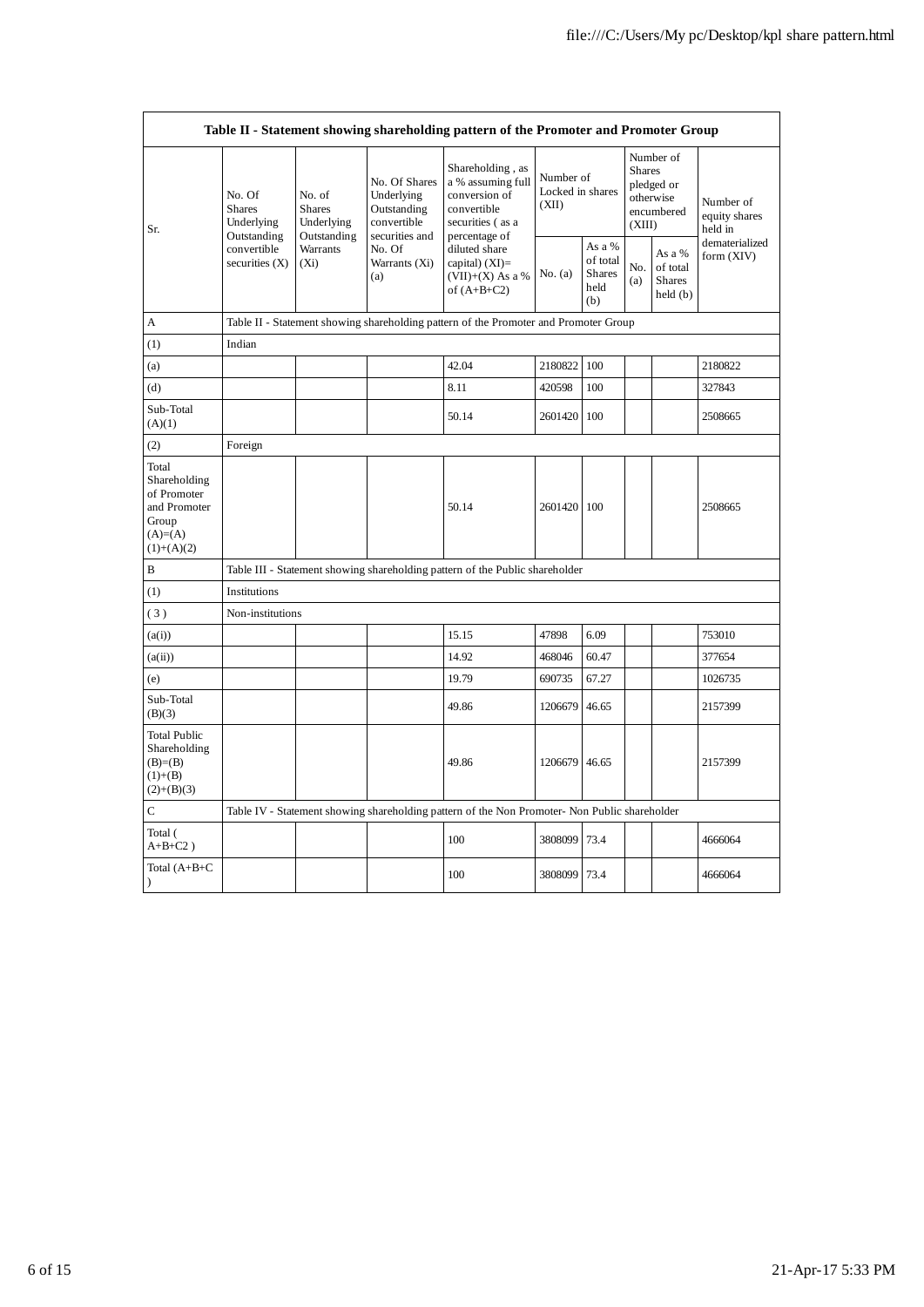| Individuals/Hindu undivided Family                                                                                                                                                         |                                                               |                |                       |  |  |  |  |  |
|--------------------------------------------------------------------------------------------------------------------------------------------------------------------------------------------|---------------------------------------------------------------|----------------|-----------------------|--|--|--|--|--|
| Searial No.                                                                                                                                                                                | $\mathbf{1}$                                                  | $\overline{2}$ |                       |  |  |  |  |  |
| Name of the<br>Shareholders (I)                                                                                                                                                            | <b>RAMESH ARORA</b>                                           | AJAY ARORA     | Click here to go back |  |  |  |  |  |
| PAN $(II)$                                                                                                                                                                                 | ACYPA9927E                                                    | AAUPA6280C     | Total                 |  |  |  |  |  |
| No. of fully paid up<br>equity shares held<br>(IV)                                                                                                                                         | 1483008                                                       | 697814         | 2180822               |  |  |  |  |  |
| No. Of Partly<br>paid-up equity<br>shares held (V)                                                                                                                                         |                                                               |                |                       |  |  |  |  |  |
| No. Of shares<br>underlying<br>Depository<br>Receipts (VI)                                                                                                                                 |                                                               |                |                       |  |  |  |  |  |
| Total nos. shares<br>held $(VII) =$<br>$(IV)+(V)+(VI)$                                                                                                                                     | 1483008                                                       | 697814         | 2180822               |  |  |  |  |  |
| Shareholding as a<br>% of total no. of<br>shares (calculated<br>as per SCRR,<br>1957) (VIII) As a<br>% of $(A+B+C2)$                                                                       | 28.58                                                         | 13.45          | 42.04                 |  |  |  |  |  |
|                                                                                                                                                                                            | Number of Voting Rights held in each class of securities (IX) |                |                       |  |  |  |  |  |
| Class eg:X                                                                                                                                                                                 | 1483008                                                       | 697814         | 2180822               |  |  |  |  |  |
| Class eg:y                                                                                                                                                                                 |                                                               |                |                       |  |  |  |  |  |
| Total                                                                                                                                                                                      | 1483008                                                       | 697814         | 2180822               |  |  |  |  |  |
| Total as a % of<br><b>Total Voting rights</b>                                                                                                                                              | 28.58                                                         | 13.45          | 42.04                 |  |  |  |  |  |
| No. Of Shares<br>Underlying<br>Outstanding<br>convertible<br>securities $(X)$                                                                                                              |                                                               |                |                       |  |  |  |  |  |
| No. of Shares<br>Underlying<br>Outstanding<br>Warrants (Xi)                                                                                                                                |                                                               |                |                       |  |  |  |  |  |
| No. Of Shares<br>Underlying<br>Outstanding<br>convertible<br>securities and No.<br>Of Warrants (Xi)<br>(a)                                                                                 |                                                               |                |                       |  |  |  |  |  |
| Shareholding, as a<br>% assuming full<br>conversion of<br>convertible<br>securities (as a<br>percentage of<br>diluted share<br>capital) $(XI)=$<br>$(VII)+(Xi)(a)$ As a<br>% of $(A+B+C2)$ | 28.58                                                         | 13.45          | 42.04                 |  |  |  |  |  |
| Number of Locked in shares (XII)                                                                                                                                                           |                                                               |                |                       |  |  |  |  |  |
| No. (a)                                                                                                                                                                                    | 1483008                                                       | 697814         | 2180822               |  |  |  |  |  |
| As a % of total<br>Shares held (b)                                                                                                                                                         | 100                                                           | 100            | 100                   |  |  |  |  |  |
|                                                                                                                                                                                            | Number of Shares pledged or otherwise encumbered (XIII)       |                |                       |  |  |  |  |  |
| No. (a)                                                                                                                                                                                    |                                                               |                |                       |  |  |  |  |  |
| As a % of total<br>Shares held (b)                                                                                                                                                         |                                                               |                |                       |  |  |  |  |  |
| Number of equity<br>shares held in<br>dematerialized<br>form $(XIV)$                                                                                                                       | 1483008                                                       | 697814         | 2180822               |  |  |  |  |  |
| Reason for not providing PAN                                                                                                                                                               |                                                               |                |                       |  |  |  |  |  |
| Reason for not<br>providing PAN                                                                                                                                                            |                                                               |                |                       |  |  |  |  |  |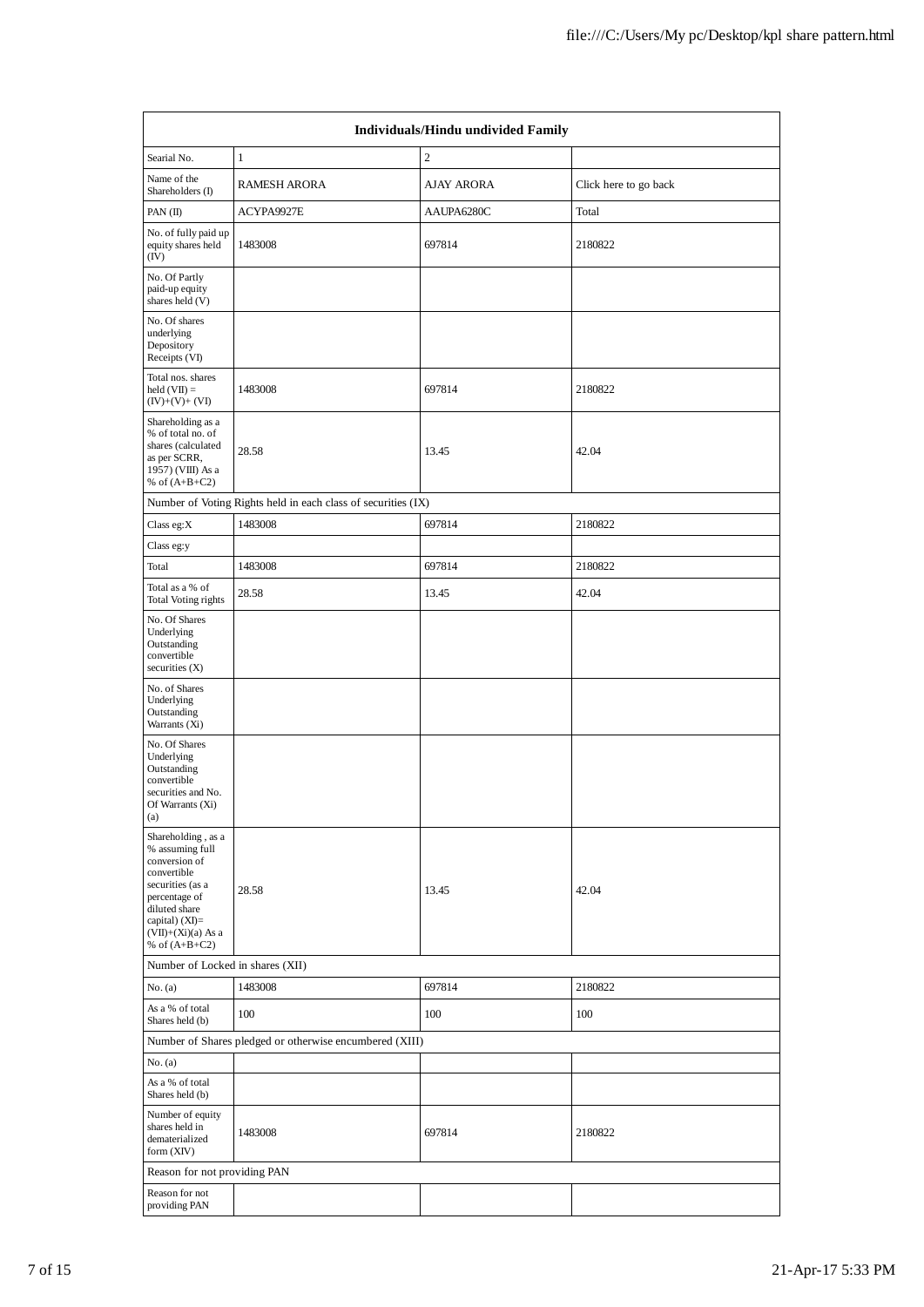| Any Other (specify)                                                                                                                                                                    |                                        |                                        |                                        |                                        |                                        |                                        |                                        |  |  |
|----------------------------------------------------------------------------------------------------------------------------------------------------------------------------------------|----------------------------------------|----------------------------------------|----------------------------------------|----------------------------------------|----------------------------------------|----------------------------------------|----------------------------------------|--|--|
| Searial No.                                                                                                                                                                            | $\mathbf{1}$                           | $\overline{c}$                         | $\overline{3}$                         | $\overline{4}$                         | 5                                      | 6                                      | 7                                      |  |  |
| Category                                                                                                                                                                               | Director or<br>Director's<br>Relatives | Director or<br>Director's<br>Relatives | Director or<br>Director's<br>Relatives | Director or<br>Director's<br>Relatives | Director or<br>Director's<br>Relatives | Director or<br>Director's<br>Relatives | Director or<br>Director's<br>Relatives |  |  |
| Name of the<br>Shareholders (I)                                                                                                                                                        | JUGAL<br><b>KISHORE</b><br>HUF         | ARTI SETH                              | <b>GEETA</b><br><b>ARORA</b>           | ANU MEHRA                              | <b>SACHIN</b><br><b>SETH</b>           | <b>ADITYA</b><br>ARORA                 | <b>ANJU ARORA</b>                      |  |  |
| PAN (II)                                                                                                                                                                               | AACHJ7602P                             | ADJBS3233P                             | AAMPA8923C                             | AASPM4589L                             | ALMPS7019L                             | BCPPA0239K                             | AAMPA8922D                             |  |  |
| No. of the<br>Shareholders (I)                                                                                                                                                         | 1                                      | $\mathbf{1}$                           | $\mathbf{1}$                           | 1                                      | 1                                      | 1                                      | 1                                      |  |  |
| No. of fully paid up<br>equity shares held<br>(IV)                                                                                                                                     | 46175                                  | 46580                                  | 55750                                  | 120466                                 | 12810                                  | 71000                                  | 67817                                  |  |  |
| No. Of Partly<br>paid-up equity<br>shares held (V)                                                                                                                                     |                                        |                                        |                                        |                                        |                                        |                                        |                                        |  |  |
| No. Of shares<br>underlying<br>Depository<br>Receipts (VI)                                                                                                                             |                                        |                                        |                                        |                                        |                                        |                                        |                                        |  |  |
| Total nos. shares<br>$\text{held}(\text{VII}) =$<br>$(IV)+(V)+(VI)$                                                                                                                    | 46175                                  | 46580                                  | 55750                                  | 120466                                 | 12810                                  | 71000                                  | 67817                                  |  |  |
| Shareholding as a<br>% of total no. of<br>shares (calculated<br>as per SCRR,<br>1957) (VIII) As a<br>% of $(A+B+C2)$                                                                   | 0.89                                   | 0.9                                    | 1.07                                   | 2.32                                   | 0.25                                   | 1.37                                   | 1.31                                   |  |  |
| Number of Voting Rights held in each class of securities (IX)                                                                                                                          |                                        |                                        |                                        |                                        |                                        |                                        |                                        |  |  |
| Class eg: X                                                                                                                                                                            | 46175                                  | 46580                                  | 55750                                  | 120466                                 | 12810                                  | 71000                                  | 67817                                  |  |  |
| Class eg:y                                                                                                                                                                             |                                        |                                        |                                        |                                        |                                        |                                        |                                        |  |  |
| Total                                                                                                                                                                                  | 46175                                  | 46580                                  | 55750                                  | 120466                                 | 12810                                  | 71000                                  | 67817                                  |  |  |
| Total as a % of<br>Total Voting rights                                                                                                                                                 | 0.89                                   | 0.9                                    | 1.07                                   | 2.32                                   | 0.25                                   | 1.37                                   | 1.31                                   |  |  |
| No. Of Shares<br>Underlying<br>Outstanding<br>convertible<br>securities $(X)$                                                                                                          |                                        |                                        |                                        |                                        |                                        |                                        |                                        |  |  |
| No. of Shares<br>Underlying<br>Outstanding<br>Warrants (Xi)                                                                                                                            |                                        |                                        |                                        |                                        |                                        |                                        |                                        |  |  |
| No. Of Shares<br>Underlying<br>Outstanding<br>convertible<br>securities and No.<br>Of Warrants (Xi)<br>(a)                                                                             |                                        |                                        |                                        |                                        |                                        |                                        |                                        |  |  |
| Shareholding, as a<br>% assuming full<br>conversion of<br>convertible<br>securities (as a<br>percentage of<br>diluted share<br>capital) $(XI)=$<br>$(VII)+(X)$ As a %<br>of $(A+B+C2)$ | 0.89                                   | 0.9                                    | 1.07                                   | 2.32                                   | 0.25                                   | 1.37                                   | 1.31                                   |  |  |
| Number of Locked in shares (XII)                                                                                                                                                       |                                        |                                        |                                        |                                        |                                        |                                        |                                        |  |  |
| No. (a)                                                                                                                                                                                | 46175                                  | 46580                                  | 55750                                  | 120466                                 | 12810                                  | 71000                                  | 67817                                  |  |  |
| As a % of total<br>Shares held (b)                                                                                                                                                     | 100                                    | 100                                    | 100                                    | 100                                    | 100                                    | 100                                    | 100                                    |  |  |
| Number of Shares pledged or otherwise encumbered (XIII)                                                                                                                                |                                        |                                        |                                        |                                        |                                        |                                        |                                        |  |  |
| No. (a)                                                                                                                                                                                |                                        |                                        |                                        |                                        |                                        |                                        |                                        |  |  |
| As a % of total<br>Shares held (b)                                                                                                                                                     |                                        |                                        |                                        |                                        |                                        |                                        |                                        |  |  |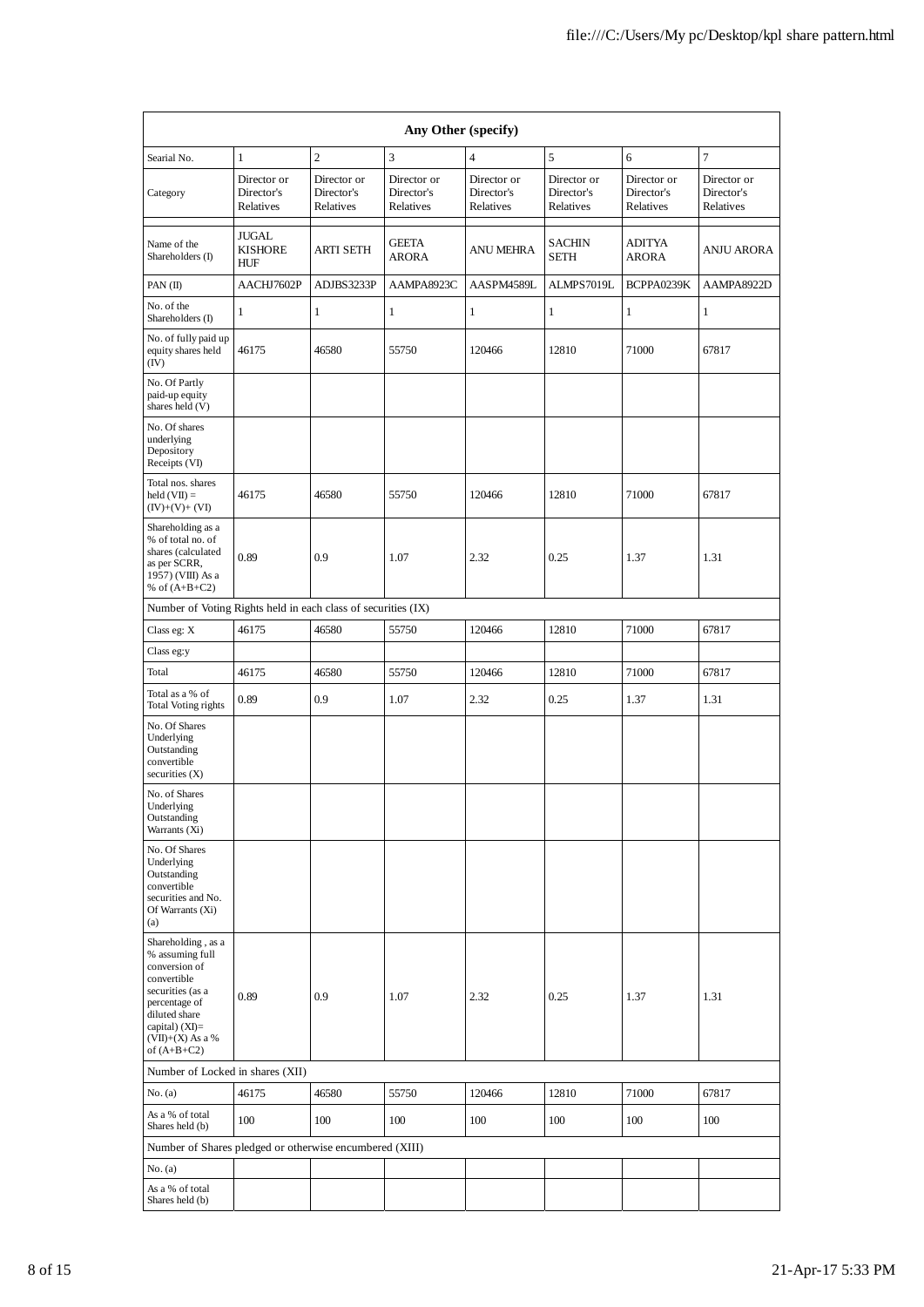| Number of equity<br>shares held in<br>dematerialized<br>form $(XIV)$ |  | 55750 | 120466 | 12810 | 71000 | 67817 |
|----------------------------------------------------------------------|--|-------|--------|-------|-------|-------|
| Reason for not<br>providing PAN                                      |  |       |        |       |       |       |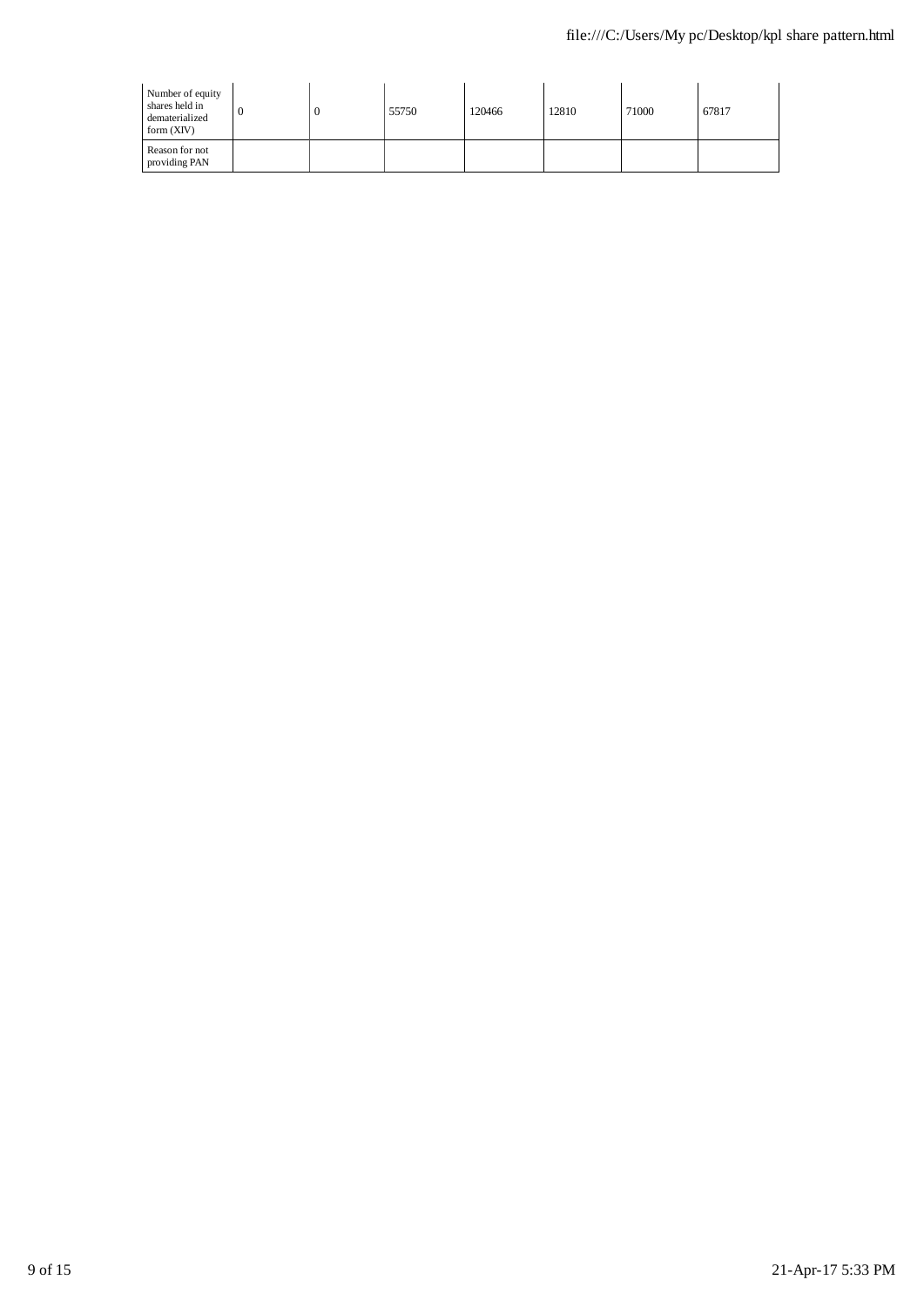| Any Other (specify)                                                                                                                                                                    |                                                               |  |  |  |  |  |
|----------------------------------------------------------------------------------------------------------------------------------------------------------------------------------------|---------------------------------------------------------------|--|--|--|--|--|
| Searial No.                                                                                                                                                                            |                                                               |  |  |  |  |  |
| Category                                                                                                                                                                               | Click here to go back                                         |  |  |  |  |  |
| Name of the<br>Shareholders (I)                                                                                                                                                        |                                                               |  |  |  |  |  |
| PAN (II)                                                                                                                                                                               | Total                                                         |  |  |  |  |  |
| No. of the<br>Shareholders (I)                                                                                                                                                         | 7                                                             |  |  |  |  |  |
| No. of fully paid up<br>equity shares held<br>(IV)                                                                                                                                     | 420598                                                        |  |  |  |  |  |
| No. Of Partly<br>paid-up equity<br>shares held (V)                                                                                                                                     |                                                               |  |  |  |  |  |
| No. Of shares<br>underlying<br>Depository<br>Receipts (VI)                                                                                                                             |                                                               |  |  |  |  |  |
| Total nos. shares<br>$held (VII) =$<br>$(IV)+(V)+(VI)$                                                                                                                                 | 420598                                                        |  |  |  |  |  |
| Shareholding as a<br>% of total no. of<br>shares (calculated<br>as per SCRR,<br>1957) (VIII) As a<br>% of $(A+B+C2)$                                                                   | 8.11                                                          |  |  |  |  |  |
|                                                                                                                                                                                        | Number of Voting Rights held in each class of securities (IX) |  |  |  |  |  |
| Class eg: X                                                                                                                                                                            | 420598                                                        |  |  |  |  |  |
| Class eg:y                                                                                                                                                                             |                                                               |  |  |  |  |  |
| Total                                                                                                                                                                                  | 420598                                                        |  |  |  |  |  |
| Total as a % of<br>Total Voting rights                                                                                                                                                 | 8.11                                                          |  |  |  |  |  |
| No. Of Shares<br>Underlying<br>Outstanding<br>convertible<br>securities (X)                                                                                                            |                                                               |  |  |  |  |  |
| No. of Shares<br>Underlying<br>Outstanding<br>Warrants (Xi)                                                                                                                            |                                                               |  |  |  |  |  |
| No. Of Shares<br>Underlying<br>Outstanding<br>convertible<br>securities and No.<br>Of Warrants (Xi)<br>(a)                                                                             |                                                               |  |  |  |  |  |
| Shareholding, as a<br>% assuming full<br>conversion of<br>convertible<br>securities (as a<br>percentage of<br>diluted share<br>capital) $(XI)=$<br>$(VII)+(X)$ As a %<br>of $(A+B+C2)$ | 8.11                                                          |  |  |  |  |  |
| Number of Locked in shares (XII)                                                                                                                                                       |                                                               |  |  |  |  |  |
| No. (a)                                                                                                                                                                                | 420598                                                        |  |  |  |  |  |
| As a % of total<br>Shares held (b)                                                                                                                                                     | 100                                                           |  |  |  |  |  |
|                                                                                                                                                                                        | Number of Shares pledged or otherwise encumbered (XIII)       |  |  |  |  |  |
| No. (a)                                                                                                                                                                                |                                                               |  |  |  |  |  |
| As a % of total<br>Shares held (b)                                                                                                                                                     |                                                               |  |  |  |  |  |
| Number of equity<br>shares held in<br>dematerialized<br>form (XIV)                                                                                                                     | 327843                                                        |  |  |  |  |  |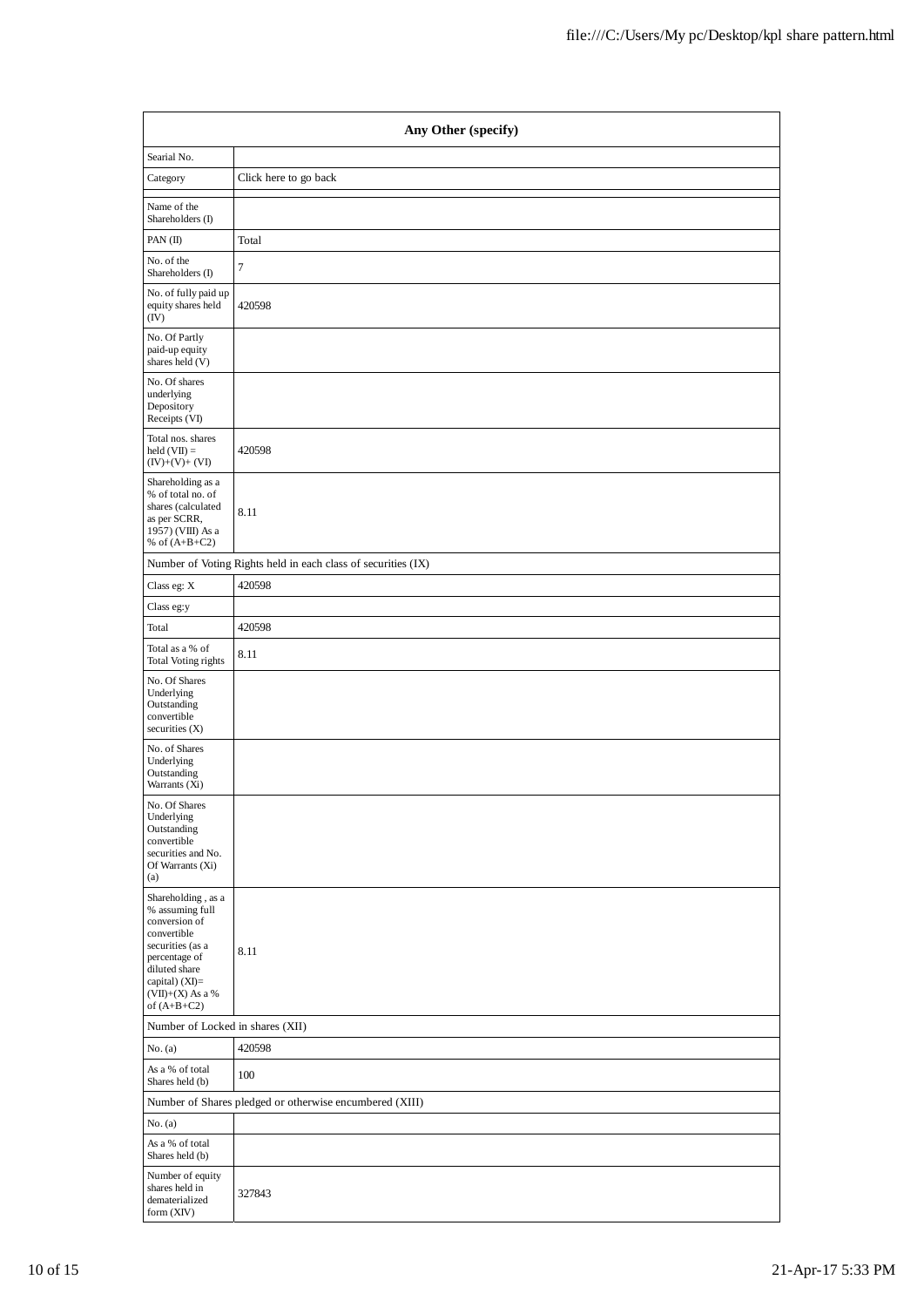Reason for not providing PAN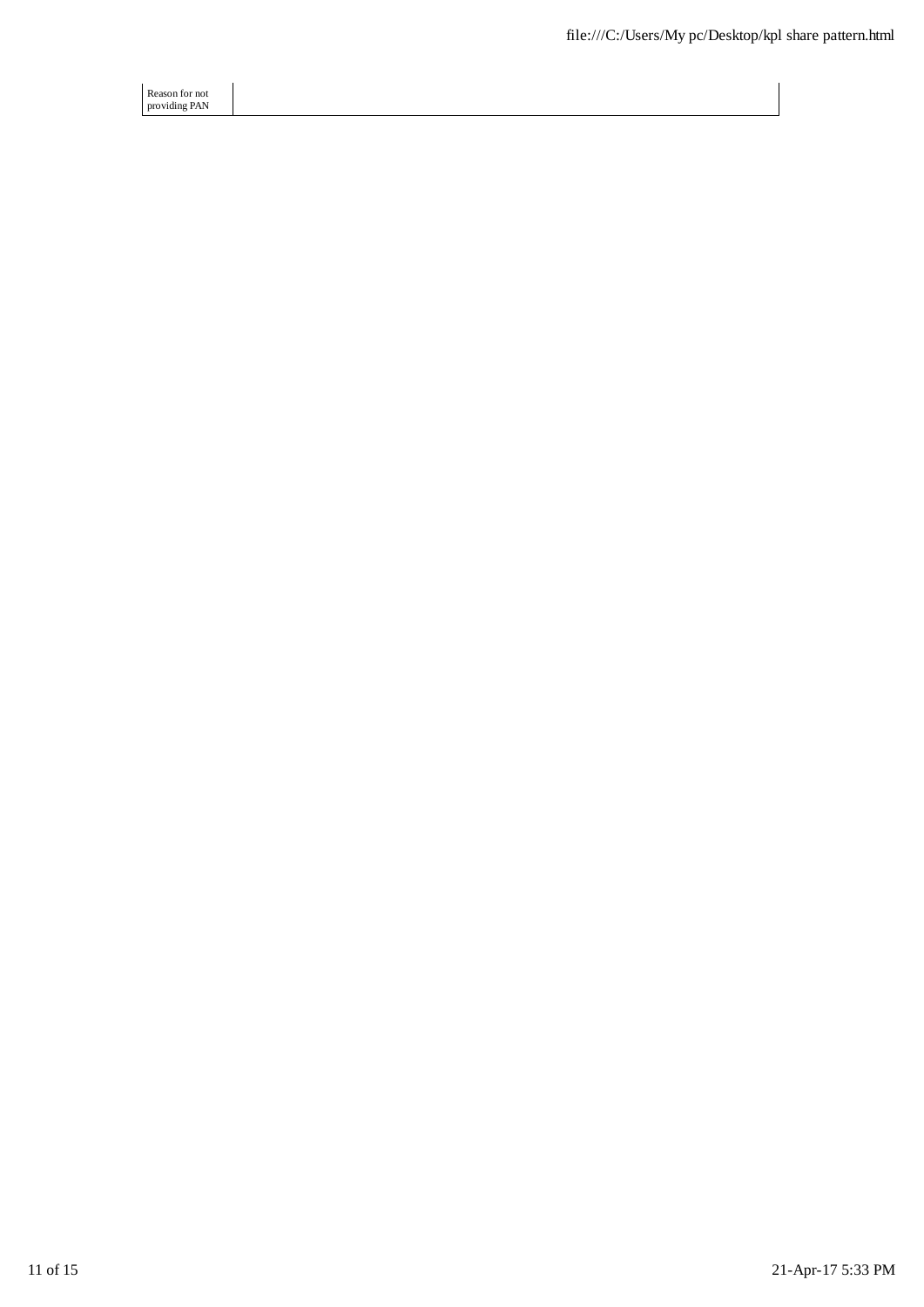| Individuals - ii. Individual shareholders holding nominal share capital in excess of Rs. 2 lakhs.                                                                                      |                                                               |                  |                       |  |  |  |  |  |
|----------------------------------------------------------------------------------------------------------------------------------------------------------------------------------------|---------------------------------------------------------------|------------------|-----------------------|--|--|--|--|--|
| Searial No.                                                                                                                                                                            | $\mathbf{1}$                                                  | $\sqrt{2}$       |                       |  |  |  |  |  |
| Name of the<br>Shareholders (I)                                                                                                                                                        | AMBIKA ANIL RAIKA                                             | NEERAJ JAIN      | Click here to go back |  |  |  |  |  |
| PAN $(II)$                                                                                                                                                                             | ACVPR3703L                                                    | ADJPJ9935H       | Total                 |  |  |  |  |  |
| No. of fully paid up<br>equity shares held<br>(IV)                                                                                                                                     | 72000                                                         | 66000            | 138000                |  |  |  |  |  |
| No. Of Partly<br>paid-up equity<br>shares held (V)                                                                                                                                     |                                                               |                  |                       |  |  |  |  |  |
| No. Of shares<br>underlying<br>Depository<br>Receipts (VI)                                                                                                                             |                                                               |                  |                       |  |  |  |  |  |
| Total nos. shares<br>$held (VII) =$<br>$(IV)+(V)+(VI)$                                                                                                                                 | 72000                                                         | 66000            | 138000                |  |  |  |  |  |
| Shareholding as a<br>% of total no. of<br>shares (calculated<br>as per SCRR,<br>1957) (VIII) As a<br>% of $(A+B+C2)$                                                                   | 1.39                                                          | 1.27             | 2.66                  |  |  |  |  |  |
|                                                                                                                                                                                        | Number of Voting Rights held in each class of securities (IX) |                  |                       |  |  |  |  |  |
| Class eg: X                                                                                                                                                                            | 72000                                                         | 66000            | 138000                |  |  |  |  |  |
| Class eg:y                                                                                                                                                                             |                                                               |                  |                       |  |  |  |  |  |
| Total                                                                                                                                                                                  | 72000                                                         | 66000            | 138000                |  |  |  |  |  |
| Total as a % of<br><b>Total Voting rights</b>                                                                                                                                          | 1.39                                                          | 1.27             | 2.66                  |  |  |  |  |  |
| No. Of Shares<br>Underlying<br>Outstanding<br>convertible<br>securities $(X)$                                                                                                          |                                                               |                  |                       |  |  |  |  |  |
| No. of Shares<br>Underlying<br>Outstanding<br>Warrants (Xi)                                                                                                                            |                                                               |                  |                       |  |  |  |  |  |
| No. Of Shares<br>Underlying<br>Outstanding<br>convertible<br>securities and No.<br>Of Warrants (Xi)<br>(a)                                                                             |                                                               |                  |                       |  |  |  |  |  |
| Shareholding, as a<br>% assuming full<br>conversion of<br>convertible<br>securities (as a<br>percentage of<br>diluted share<br>capital) $(XI)=$<br>$(VII)+(X)$ As a %<br>of $(A+B+C2)$ | 1.39                                                          | 1.27             | 2.66                  |  |  |  |  |  |
| Number of Locked in shares (XII)                                                                                                                                                       |                                                               |                  |                       |  |  |  |  |  |
| No. (a)                                                                                                                                                                                | $\boldsymbol{0}$                                              | $\boldsymbol{0}$ | $\boldsymbol{0}$      |  |  |  |  |  |
| As a % of total<br>Shares held (b)                                                                                                                                                     | $\boldsymbol{0}$                                              | $\boldsymbol{0}$ | $\boldsymbol{0}$      |  |  |  |  |  |
| Number of equity<br>shares held in<br>dematerialized<br>form (XIV)                                                                                                                     | 72000                                                         | 66000            | 138000                |  |  |  |  |  |
| Reason for not providing PAN                                                                                                                                                           |                                                               |                  |                       |  |  |  |  |  |
| Reason for not<br>providing PAN                                                                                                                                                        |                                                               |                  |                       |  |  |  |  |  |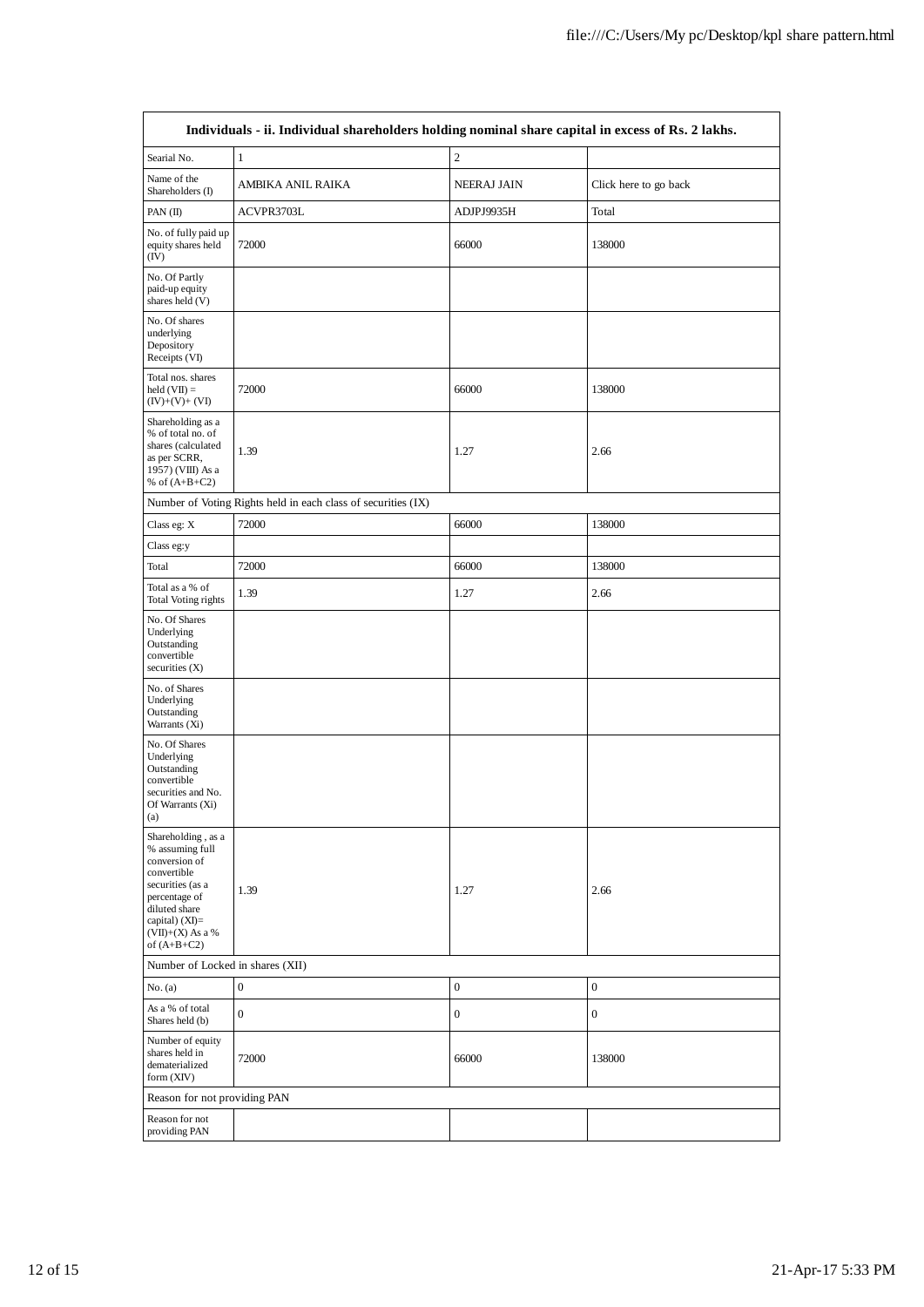| Any Other (specify)                                                                                                                                                                    |                                                               |                                           |                     |                       |                          |  |  |  |
|----------------------------------------------------------------------------------------------------------------------------------------------------------------------------------------|---------------------------------------------------------------|-------------------------------------------|---------------------|-----------------------|--------------------------|--|--|--|
| Searial No.                                                                                                                                                                            | $\mathbf{1}$                                                  | $\overline{c}$                            | 3                   | $\overline{4}$        |                          |  |  |  |
| Category                                                                                                                                                                               | <b>Bodies Corporate</b>                                       | <b>Bodies Corporate</b>                   | Clearing<br>Members | $NRI - Non-$<br>Repat |                          |  |  |  |
| Category / More<br>than 1 percentage                                                                                                                                                   | More than 1 percentage of<br>shareholding                     | More than 1 percentage of<br>shareholding | Category            | Category              |                          |  |  |  |
| Name of the<br>Shareholders (I)                                                                                                                                                        | <b>GUINESS SECURITIES</b><br><b>LIMITED</b>                   | T R METALS PRIVATE<br><b>LIMITED</b>      |                     |                       | Click here to go<br>back |  |  |  |
| PAN (II)                                                                                                                                                                               | AAACG9843L                                                    | AADCT2256K                                |                     |                       | Total                    |  |  |  |
| No. of the<br>Shareholders (I)                                                                                                                                                         | 1                                                             | 1                                         | $\overline{c}$      | 1                     | 3                        |  |  |  |
| No. of fully paid up<br>equity shares held<br>(IV)                                                                                                                                     | 249000                                                        | 690735                                    | 24000               | 3000                  | 27000                    |  |  |  |
| No. Of Partly<br>paid-up equity<br>shares held (V)                                                                                                                                     |                                                               |                                           |                     |                       |                          |  |  |  |
| No. Of shares<br>underlying<br>Depository<br>Receipts (VI)                                                                                                                             |                                                               |                                           |                     |                       |                          |  |  |  |
| Total nos. shares<br>$\text{held}(\text{VII}) =$<br>$(IV)+(V)+(VI)$                                                                                                                    | 249000                                                        | 690735                                    | 24000               | 3000                  | 27000                    |  |  |  |
| Shareholding as a<br>% of total no. of<br>shares (calculated<br>as per SCRR,<br>1957) (VIII) As a<br>% of $(A+B+C2)$                                                                   | 4.8                                                           | 13.31                                     | 0.46                | 0.06                  | 0.52                     |  |  |  |
|                                                                                                                                                                                        | Number of Voting Rights held in each class of securities (IX) |                                           |                     |                       |                          |  |  |  |
| Class eg: X                                                                                                                                                                            | 249000                                                        | 690735                                    | 24000               | 3000                  | 27000                    |  |  |  |
| Class eg:y                                                                                                                                                                             |                                                               |                                           |                     |                       |                          |  |  |  |
| Total                                                                                                                                                                                  | 249000                                                        | 690735                                    | 24000               | 3000                  | 27000                    |  |  |  |
| Total as a % of<br>Total Voting rights                                                                                                                                                 | 4.8                                                           | 13.31                                     | 0.46                | 0.06                  | 0.52                     |  |  |  |
| No. Of Shares<br>Underlying<br>Outstanding<br>convertible<br>securities (X)                                                                                                            |                                                               |                                           |                     |                       |                          |  |  |  |
| No. of Shares<br>Underlying<br>Outstanding<br>Warrants (Xi)                                                                                                                            |                                                               |                                           |                     |                       |                          |  |  |  |
| No. Of Shares<br>Underlying<br>Outstanding<br>convertible<br>securities and No.<br>Of Warrants (Xi)<br>(a)                                                                             |                                                               |                                           |                     |                       |                          |  |  |  |
| Shareholding, as a<br>% assuming full<br>conversion of<br>convertible<br>securities (as a<br>percentage of<br>diluted share<br>capital) $(XI)=$<br>$(VII)+(X)$ As a %<br>of $(A+B+C2)$ | 4.8                                                           | 13.31                                     | 0.46                | 0.06                  | 0.52                     |  |  |  |
| Number of Locked in shares (XII)                                                                                                                                                       |                                                               |                                           |                     |                       |                          |  |  |  |
| No. (a)                                                                                                                                                                                | $\boldsymbol{0}$                                              | 690735                                    | $\boldsymbol{0}$    | $\boldsymbol{0}$      | $\boldsymbol{0}$         |  |  |  |
| As a % of total<br>Shares held (b)                                                                                                                                                     | $\boldsymbol{0}$                                              | 100                                       | $\boldsymbol{0}$    | $\boldsymbol{0}$      | $\boldsymbol{0}$         |  |  |  |
| Number of equity<br>shares held in<br>dematerialized<br>form (XIV)                                                                                                                     | 249000                                                        | 690735                                    | 24000               | 3000                  | 27000                    |  |  |  |
| Reason for not providing PAN                                                                                                                                                           |                                                               |                                           |                     |                       |                          |  |  |  |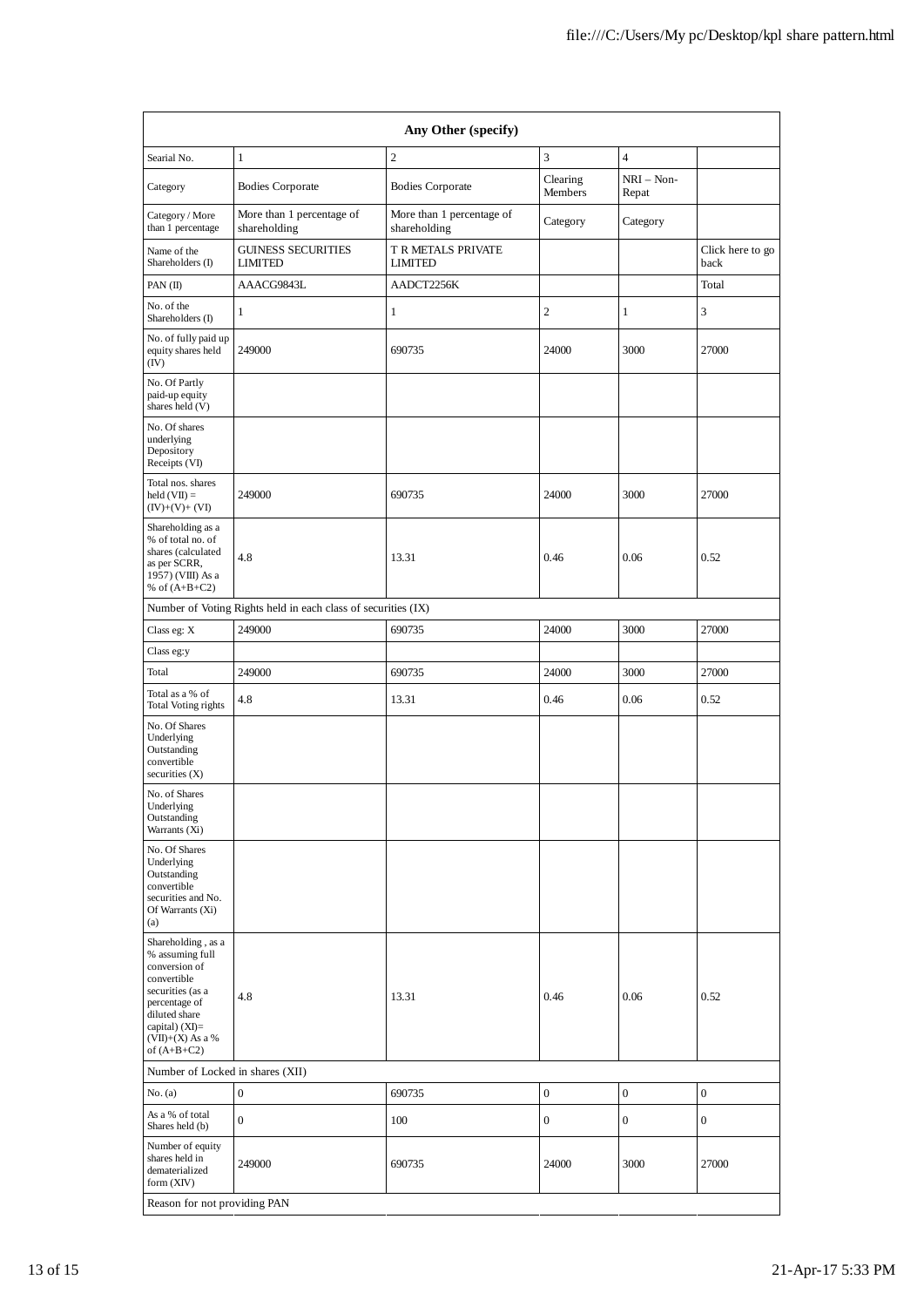| Reason for not |  |  |  |
|----------------|--|--|--|
| providing PAN  |  |  |  |